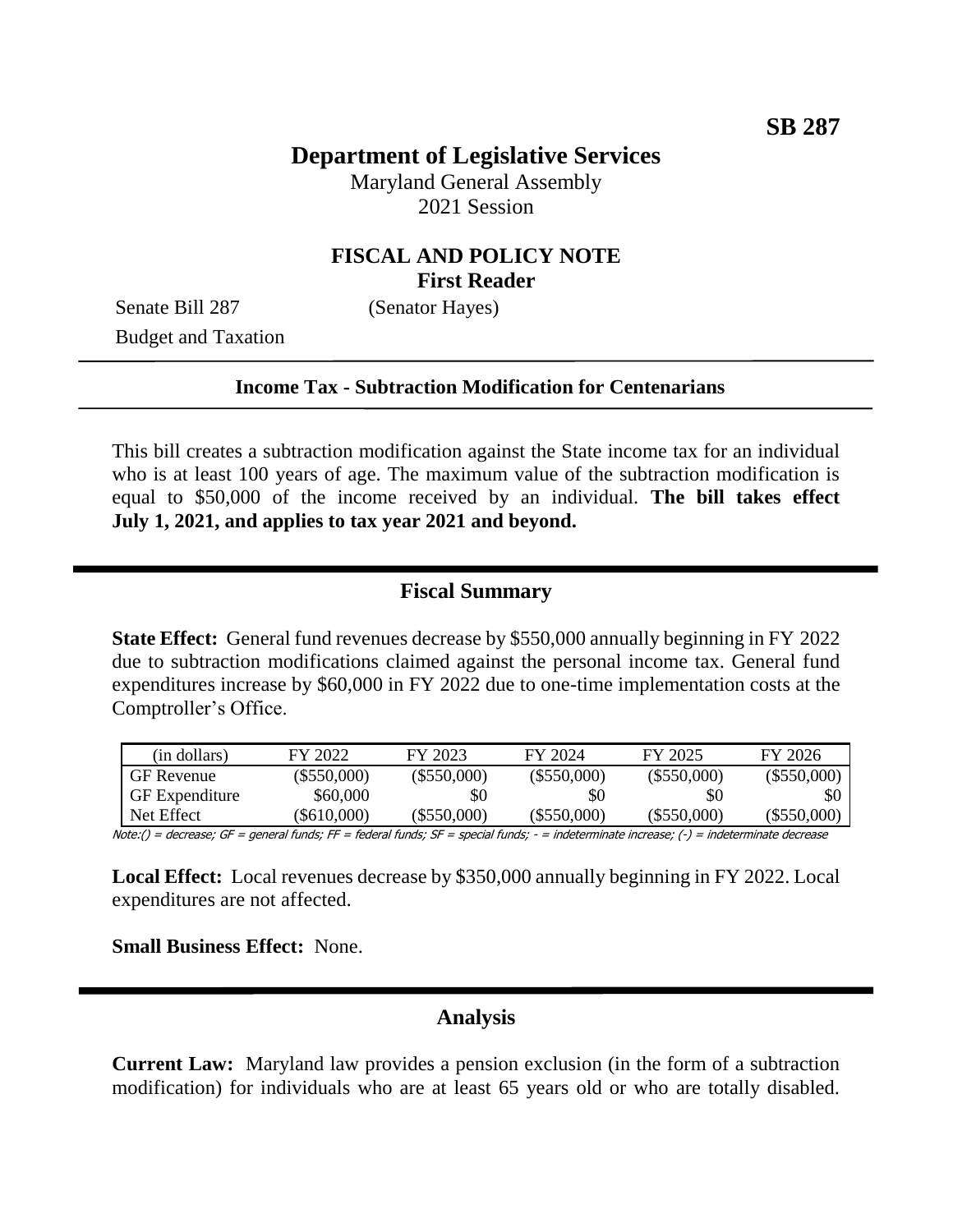Under this subtraction modification, up to a specified maximum amount of taxable pension income (\$33,100 for 2020) may be exempt from tax. The maximum exclusion allowed is indexed to the maximum annual benefit payable under the Social Security Act and is reduced by the amount of any Social Security payments received (Social Security offset).

Additional retirement income may be exempted if the individual has qualified U.S. military, law enforcement, correctional officer, fire, rescue, or emergency services personnel retirement income.

Social Security benefits are exempt from Maryland income tax even though benefits are partially taxable for federal purposes.

In addition to the special treatment of Social Security and other retirement income, additional income tax relief is provided to senior citizens regardless of the source of their income. Each individual age 65 and older is allowed a \$1,000 personal exemption in addition to the regular personal exemption allowed for all individuals.

**State Revenues:** The bill creates beginning in tax year 2021 a subtraction modification against the State income tax for an individual who is at least 100 years of age. According to the Comptroller's Office, in tax year 2018 a total of 850 taxpayers who were at least 100 years of age filed a tax return, of whom 410 will benefit from the proposed subtraction modification. As a result, State income tax revenues will decrease by about \$550,000 annually beginning in fiscal 2022.

**State Expenditures:** The Comptroller's Office reports that it will incur a one-time general fund expenditure increase of \$60,000 in fiscal 2022 to add the subtraction modification to the personal income tax forms. This includes data processing changes to the income tax return processing and imaging systems and systems testing.

**Local Revenues:** Local income tax revenues decrease as a result of additional income exempted against the personal income tax. Local revenues decrease by about \$350,000 annually beginning in fiscal 2022.

# **Additional Information**

**Prior Introductions:** HB 1361 of 2020 received a hearing in the House Ways and Means Committee, but no further action was taken.

**Designated Cross File:** HB 282 (Delegate Brooks) - Ways and Means.

**Information Source(s):** Comptroller's Office; Department of Legislative Services